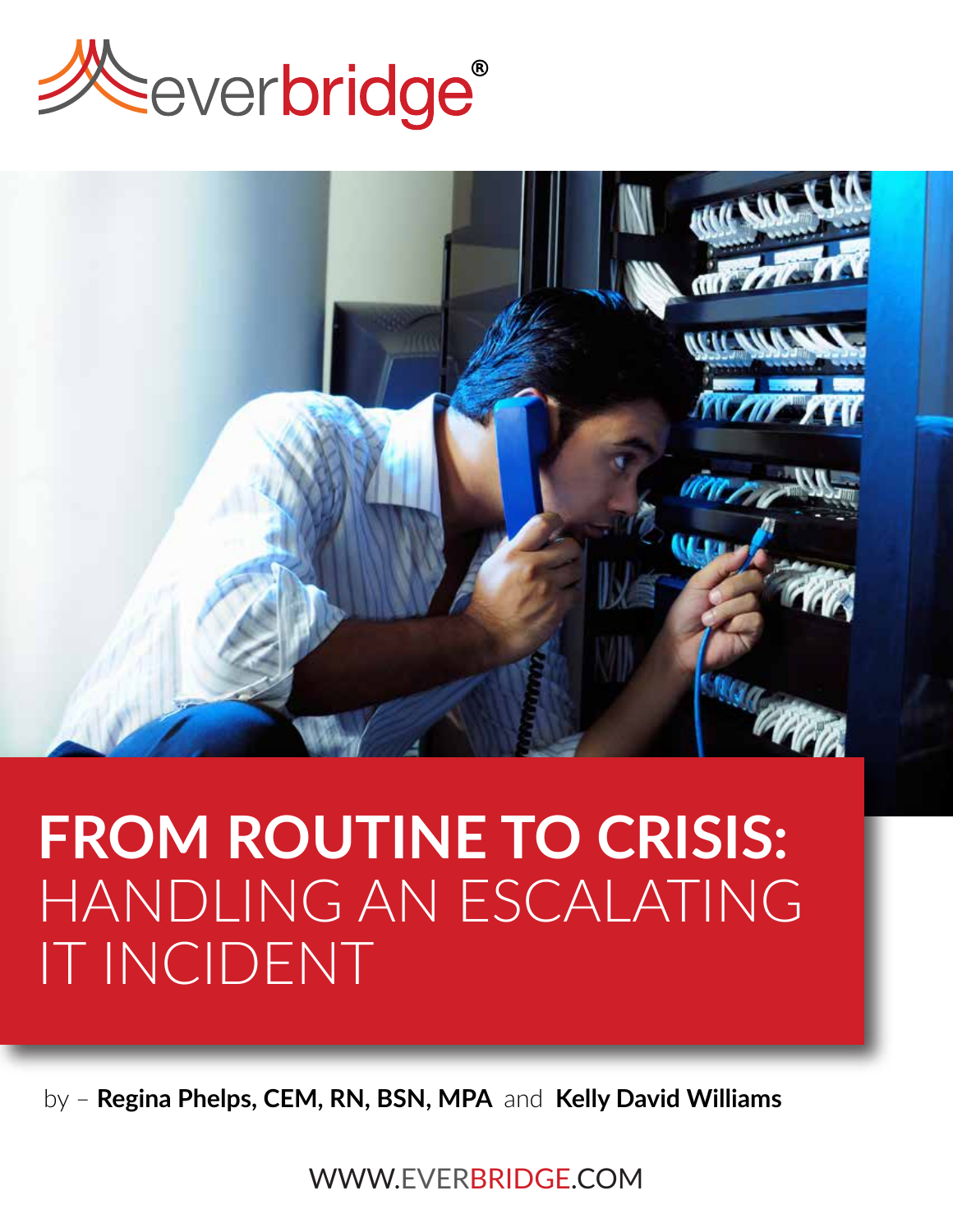

# **From Routine to Crisis: Handling an Escalating IT Incident**

*By Regina Phelps and Kelly David Williams*

## **Introduction**

Emergencies happen frequently in the world of technology. There are equipment failures, network snafus, and application meltdowns. Technology professionals are quite used to – and very adept at – being in the "fire-fighting" role. But what happens when the basic, old, "run-of-the-mill" emergency turns into a full-blown corporate-wide crisis?

Questions that deserve careful thought include:

- $\checkmark$  When an incident occurs, who evaluates the potential impact, and how do they do that?
- $\checkmark$  Does the impact assessment mechanism take business ramifications into full account?
- $\checkmark$  Based on the potential impacts, who should be notified and how quickly?
- $\checkmark$  Does the escalation procedures include relevant business partners, in addition to IT resources and management?
- $\checkmark$  What communications channels/tools do you use for notifications and ongoing coordination? Are they adequate for the purpose in a large-scale, rapidly evolving incident?

# **Limited or Crisis?**

Although there are many types of incidents, I am placing them all into two general categories. The first is limited impact. It can be difficult and it can be onerous, however, it is just that – limited.

For this paper, the incident I want to discuss is the crisis incident – a technology problem with far-reaching impact. It impacts the user (both internal and external), production, and productivity, and/or it can impact the company brand or reputation. The big difference between the two types of incidents is the IMPACT of the incident.

#### **"Give Me Five Minutes"**

I often tease IT professionals about this phrase, often heard in the technology halls during an incident. "Please just give me five more minutes!" This implies if they just had a few more minutes they would certainly solve the problem. "Don't escalate this; I almost have it!"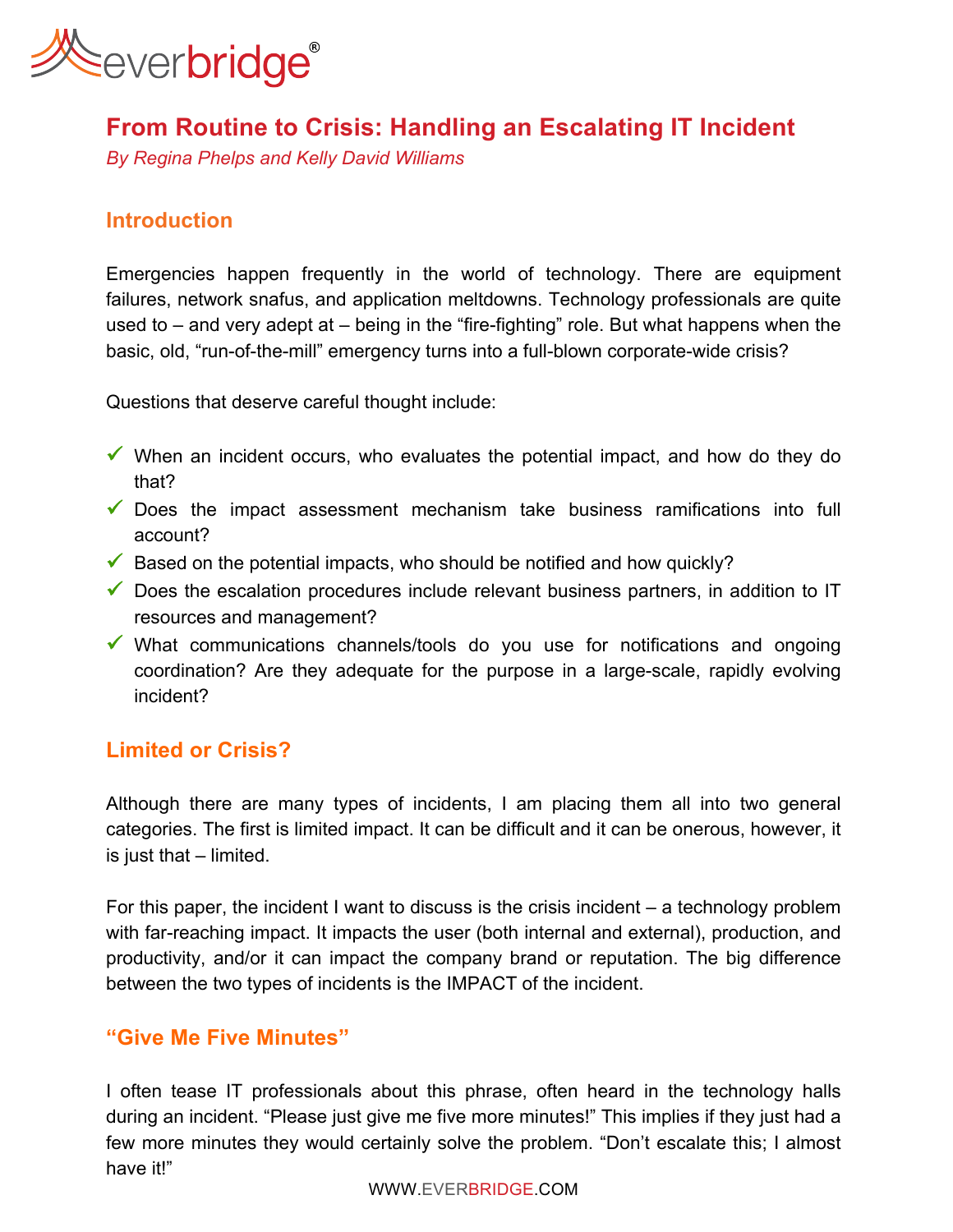

What this approach fails to take into account, however, is the impact that is likely occurring *outside* those technology halls. While the IT professionals are working diligently to fix the problem, many users are feeling the impact. While the technician is diligently working on the solution they will have in "just five minutes," production, productivity, and a blow to brand/reputation are happening. The solution to this is to ensure that your assessment and communications reach those who need to be part of the assessment and communication. In other words, you must have a quick escalation procedure, and timely communication strategy.

#### **Impact!**

Getting your arms around the somewhat nebulous concept of impact can be like a treasure hunt. Reviewing the following documents can get you started in the right direction to assess the impact of an incident:

- BIA (Business Impact Analysis): Do you have a recent (completed within the last 18 months) BIA?
- RTO: Do you have clear, documented Recovery Time Objectives (RTOs)?
- SLAs: Are there documented Service Level Agreements (SLAs) with clear timelines?
- ITIL references (Event and Incident Management procedures, in particular): Are your incident management procedures clearly defined?
- Customer expectations: Do your internal and external customers have clear *and documented* expectations?

# *"Routine" Emergency vs "Crisis" Emergency*

Distinguishing "routine" vs "crisis" emergencies can inform your response strategy. A routine emergency<sup>1</sup> does not mean "easy." On the contrary, a routine emergency can be very difficult and challenging. In this context, "routine" refers to the relative predictability of the situation that permits advanced preparation. The risk presented by the situation was included in your risk profile, and you likely have been able to take advantage of lessons learned from prior experiences. Therefore, you probably have created appropriate plans, developed relevant training, and completed exercises for routine emergencies. In short, your business and technology continuity and disaster recovery plans are filled with strategies to manage them.

<sup>&</sup>lt;sup>1</sup> Managing Crisis: Responses to Large-Scale Emergencies, Arnold Howitt and Herman Leonard, CQ Press, page 5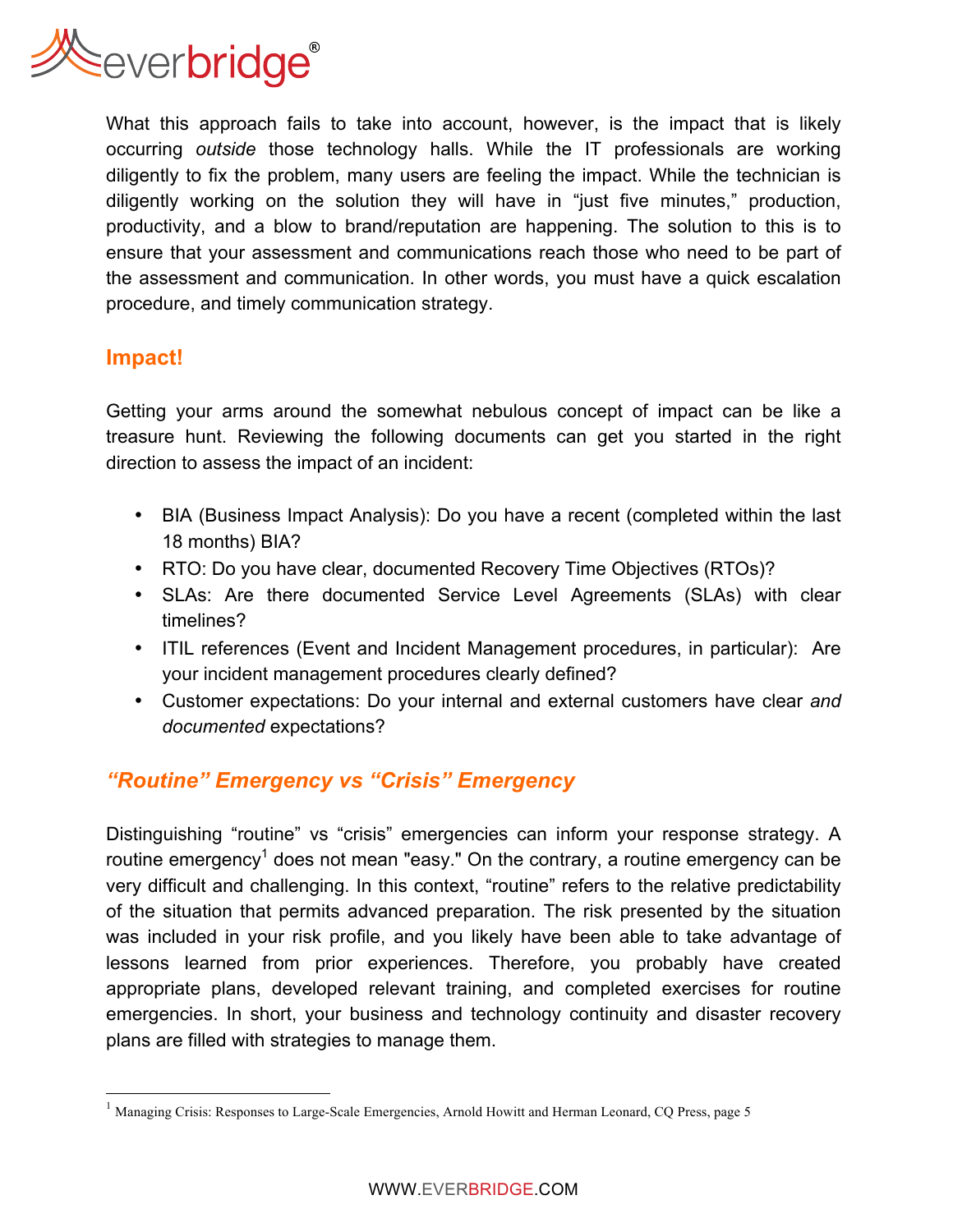

In contrast, a "crisis" emergency<sup>2</sup> is a much different animal. These events are distinguished by significant elements of *novelty*. This novelty makes the problem much more difficult to diagnose and then deal with. This type of emergency often have one or more of the following characteristics:

- The threats have never been encountered before, which means there are no existing plans to manage it.
- The situation may be a familiar event, however, it is developing at unprecedented speed; therefore, developing and executing an appropriate response (including notifications and ongoing coordination) is severely challenging.
- The incident may represent a confluence of forces, which, while not new individually, in combination, pose unique challenges to the response.

The novel nature of a crisis emergency becomes a game-changer. Our plans, processes, training, and exercises that may work well in routine emergency situations are frequently grossly inadequate in a crisis emergency, and may even be counterproductive. When this type of incident occurs, we realize that we have to start from scratch.

The crisis emergency also requires different response capabilities; in other words, the plans and behaviors used for routine emergencies just won't work. The first thing that must be done is to *identify* the novel elements of the event, to determine what makes this situation so different from others. Sometimes this novelty can be surprising and difficult to isolate. Teams may begin the response process thinking it is one thing and then, over time, realize it is something quite different. Even the most experienced responders can make the mistake of assuming they understand the nature of a problem based on their initial observations – a fact that clever perpetrators can use to their own advantage.

Once the real problem has been identified and people understand that routine plans won't work, the team has to improvise response measures that will be suitable to cope with the unanticipated aspects of the incident. Created out of necessity, these responses may be actions quite different than ever done before. Handling a crisis emergency may feel like you're *building* an *airplane while flying it at the same time. It's not pretty, but it may be necessary. By the way, an excellent question concerning your team skill development program is whether you have fallen into the habit of only presenting "routine" scenarios to your response teams in exercises, or do you include an occasional "this can't happen" situation?*

Lastly, in a crisis emergency, responses must be creative and, *at the same time*, be extremely adaptable as new and improvised solutions are being executed. Teams have

 $2$  Ibid, page 6.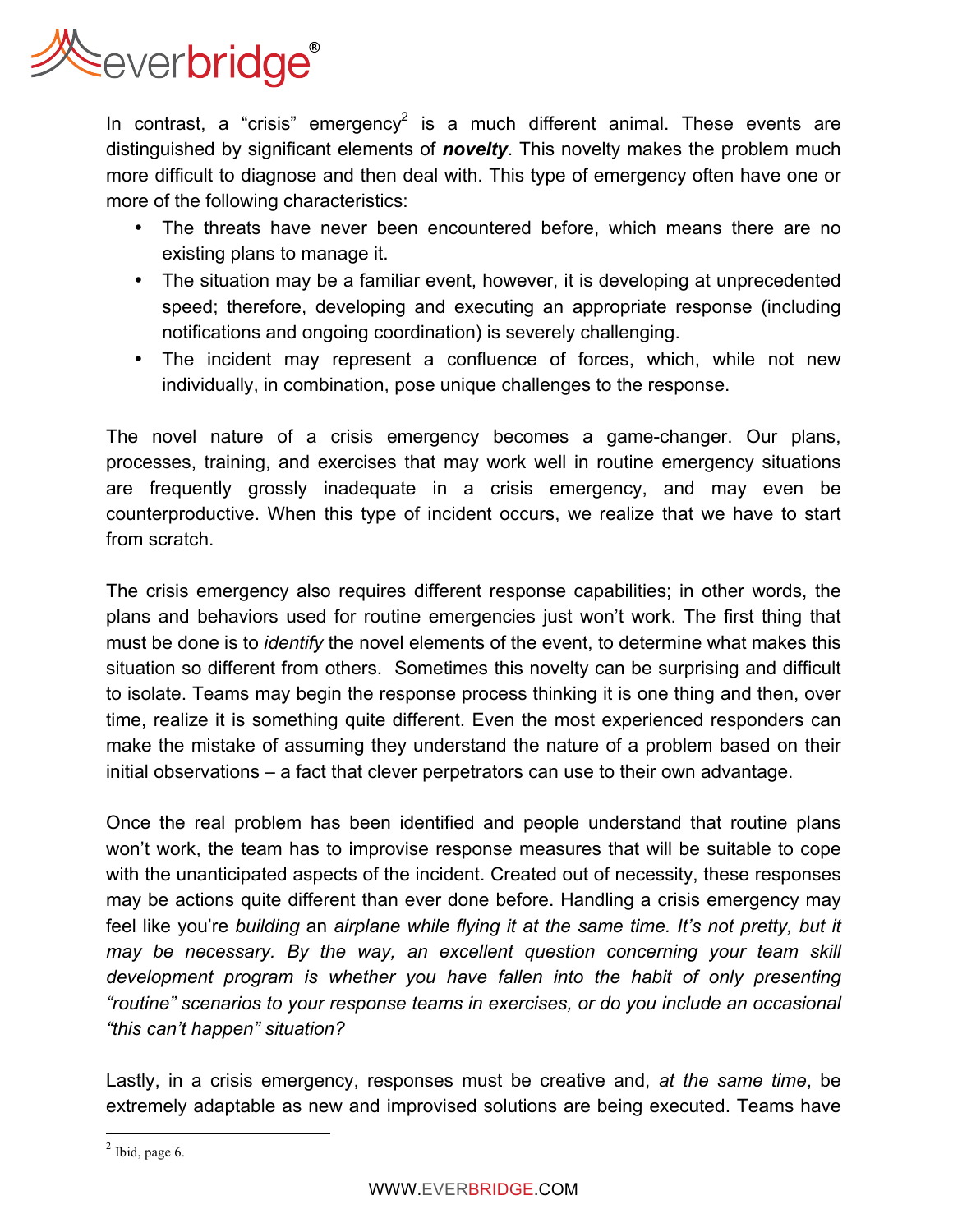

to be on "full alert" at all times, as it's not known how the situation will change, and everyone must be prepared to shift or dart at a moment's notice. All of this makes people quite anxious, and during an incident, this anxiety often manifests itself in various ways, like excessively loud voices or hushed voices, frantic activities, and nervous laughter.

## **Escalation Into the Organization**

Once the situation is recognized as being "bigger than a breadbox," how is it escalated into the rest of the organization? Your IT environment may have the best internal escalation process ever created, but how does it fit into the whole organization? Many IT groups do well with internal communications, but run into problems when others in the company need information.

Right off the bat, here are three things needed to help the IT department be successful in a crisis emergency:

- **1. Corporate Incident Management Team:** This team must know their roles, responsibilities, and communication options.
- **2. Corporate Incident Assessment:** The team must have a clear incident assessment process, team, and escalation strategy that works for a broadreaching incident with impact.
- **3. Incident Action Plan:** The IT team must know how to develop an incident action plan and relate that to the overall company incident action plan.

#### **Corporate Incident Management Team**

Your company's Corporate Incident Management Team (CIMT) is charged with the overall recovery of the company and its key functions following any disruptive event. IT should play a key role on the team. Know in advance the following:

- The members of the company's Incident Management Team.
- Their roles and responsibilities.
- How they communicate.
- Where they meet.

All of this should be documented in the Corporate Incident Management Team plan and, ideally, exercised at least twice a year. And, of course, IT should play a central role on that team.

The type of incident being discussed in this article is one that reaches beyond the IT department; rather, it speaks to a corporate issue, needing the attention of the Corporate Incident Management Team. In a technology based problem, the situation can rapidly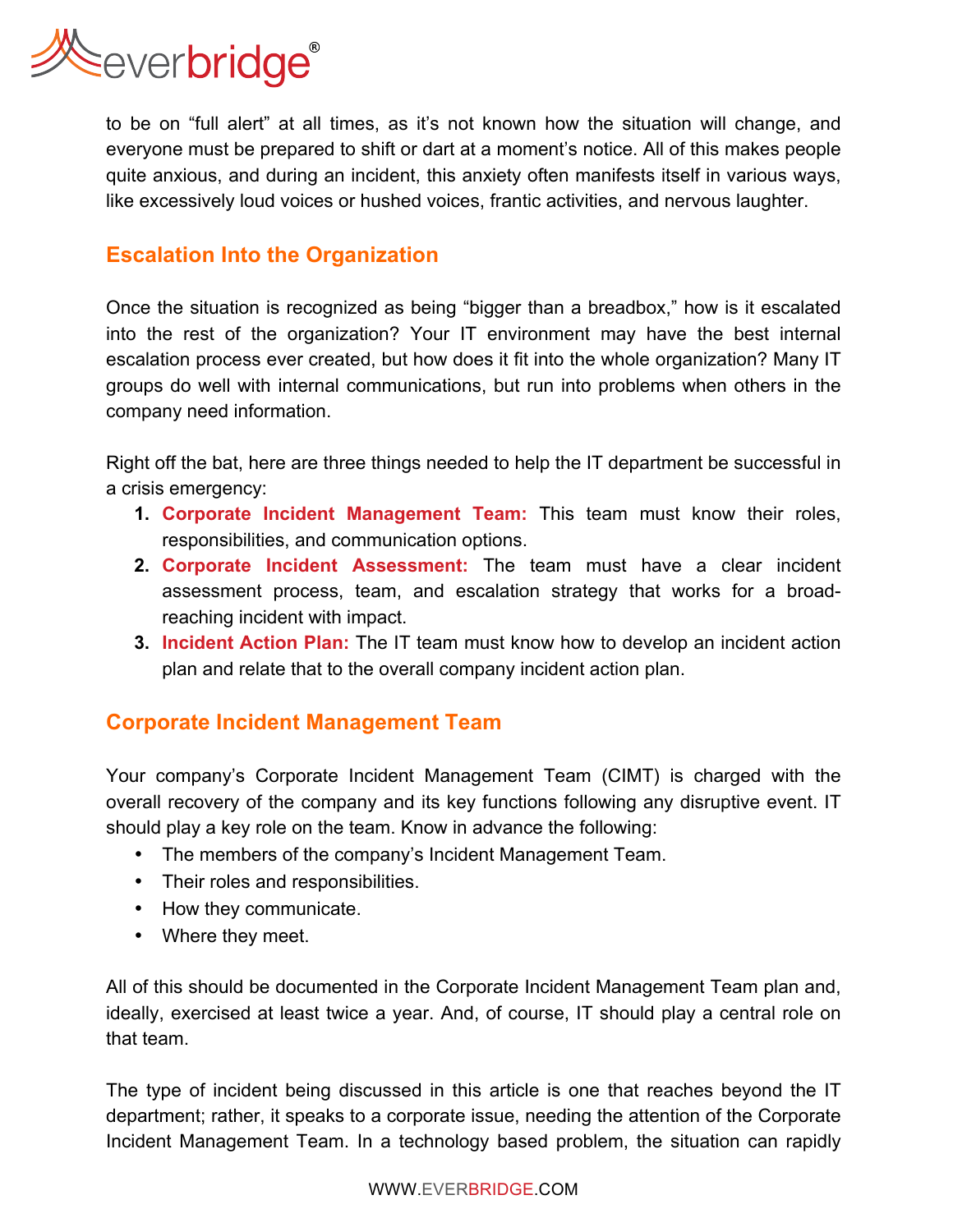

escalate to a company-wide crisis, therefore the corporate team and IT teams need to be in sync.

#### **Incident Assessment**

Once it is recognized that the technology incident needs to be escalated beyond IT, do you know where your team would "plug in"? This should be clearly delineated in advance. Hopefully, an IT representative is part of the routine assessment process. This corporate team is often called an Incident Assessment Team (IAT).

Once the corporate Incident Assessment Team convenes, the person who knows the most about the incident would share "situational awareness." Obviously, if the situation started as a technology issue, someone in IT would be providing this information. This person should also answer questions regarding impact. Then the IAT team as a whole should review the escalation criteria. It doesn't need to be complex; the team just needs to discuss six basic areas:

- **1. Technology.** Is there an impact to critical systems especially those that are external facing?
- **2. Lost revenue.** Will this incident result in lost revenue, fines and missed opportunities?
- **3. Production line.** Are any of our mission-critical, time-sensitive processes at risk?
- **4. Reputation or brand.** If this incident is not managed well, could it impact our reputation or brand?
- **5. Life safety.** Is there an impact to people? Are lives at risk? People hurt or killed?
- **6. Facility.** What is the impact to our facilities? Emergency responders present?

Items one through four are very objective and can be easily discussed based on the situational awareness. The fifth, reputation/brand, is more subjective.

The IAT team then makes the decision as to whether or not the plans and teams are to be activated.

#### **Incident Action Plan**

Okay, so the Corporate Incident Assessment Team made the decision to activate. Now what? In many companies, the *Initial Assessment* Team often becomes the *Incident Management* Team (sometimes adding or subtracting a few members), and one of its first actions as an IMT should be to develop an Incident Action Plan (IAP). These simple plans are powerful. They clearly state tactical objectives with clear assignments and a designated time (known as the operational period) to come back and check in about status. This isn't rocket science – and yet most teams do not develop one, or if they do, they don't communicate it beyond a few people.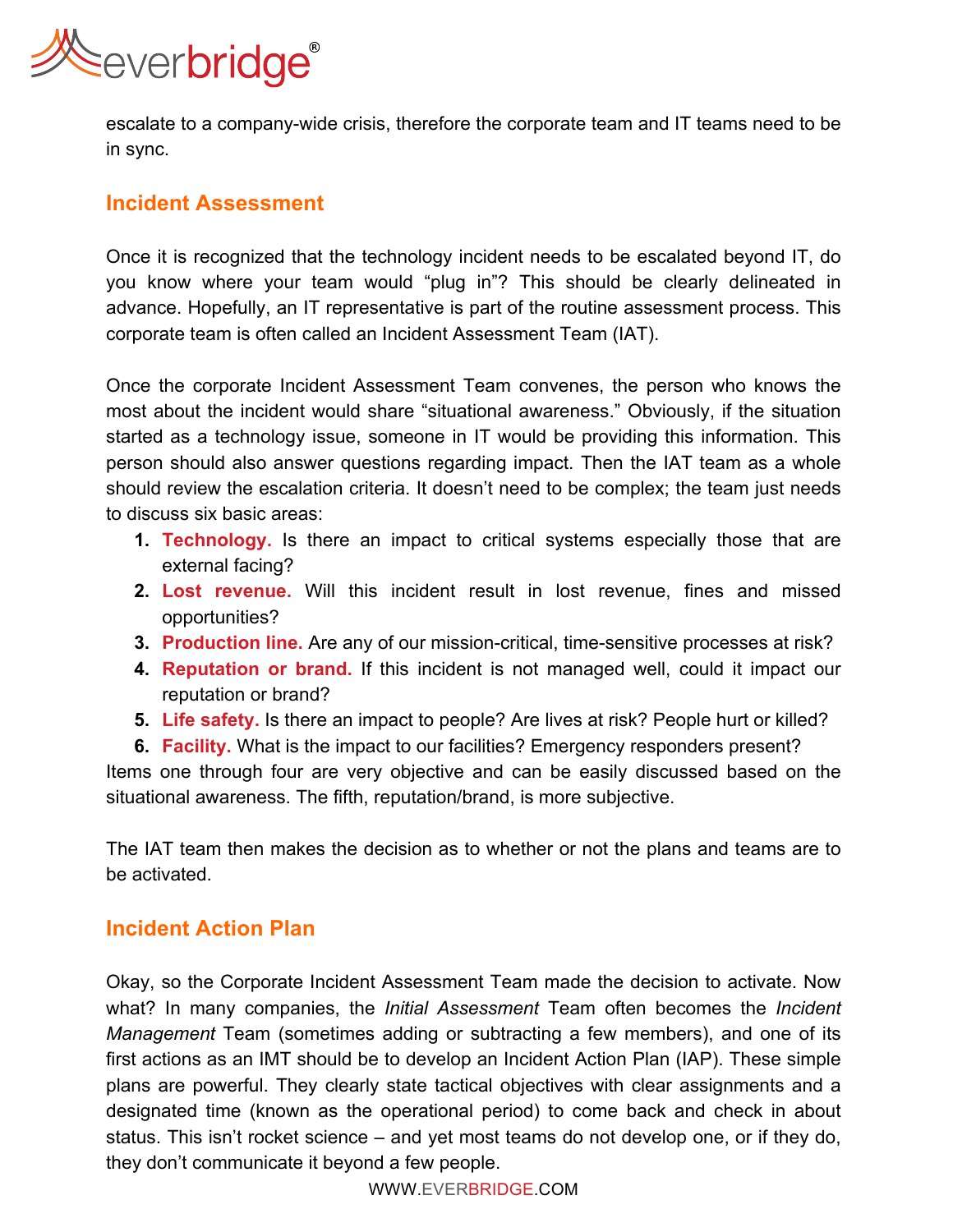

The entire process has five easy steps.

- 1. Assess the incident situation and report the current status of the event.
- 2. Establish tactical incident objectives.
	- Ensure that necessary resources are available to complete the tasks.
- 3. Assign all objectives (to a team or individual).
- 4. Determine the operational period (when the team will meet again).
- 5. Communicate the plan to all identified stakeholders.

These plans can be used to communicate to all key stakeholders about the incident, the status, and the plan of action.

## **Company Wide Incident Communication**

It is also critical to think carefully about company wide incident communication. What tools are used to communicate with all of the different team members dealing with the incident or managing its impact? How quickly can you ramp up to notify everyone that needs to hear about what is going on? Depending on the incident, communication tools may be limited. Our clients that have third-party or outsourced emergency notification systems (ENS) are ahead of the game. The big plus for them is being able to use their ENS for the following activities:

- Pushing information: Pushing information to employees about the company status, and providing talking points and other key pieces of information.
- Establishing conference bridges: Using toll-free ENS conference bridges for employee, vendor, senior management, Board of Directors, and other key stakeholder phone calls.
- Assigning stakeholder groups: Using pre-defined groups for all key stakeholders to push information via phone, text or email.

If you have an ENS but only use it for a limited set of contacts (i.e., your employees), you may be surprised to discover that there is a lot more that it can be used for. Get the most out of your money by using your ENS for as many things as make sense.

# **Fitting It All Together**

All this information is nice, but how *do* you escalate an incident? Well, in a perfect world, IT would be a presence on the Corporate Incident Management Team, and would give them a heads-up that something has happened in the technology environment that may need corporate attention. In this perfect world, the CIMT would have some type of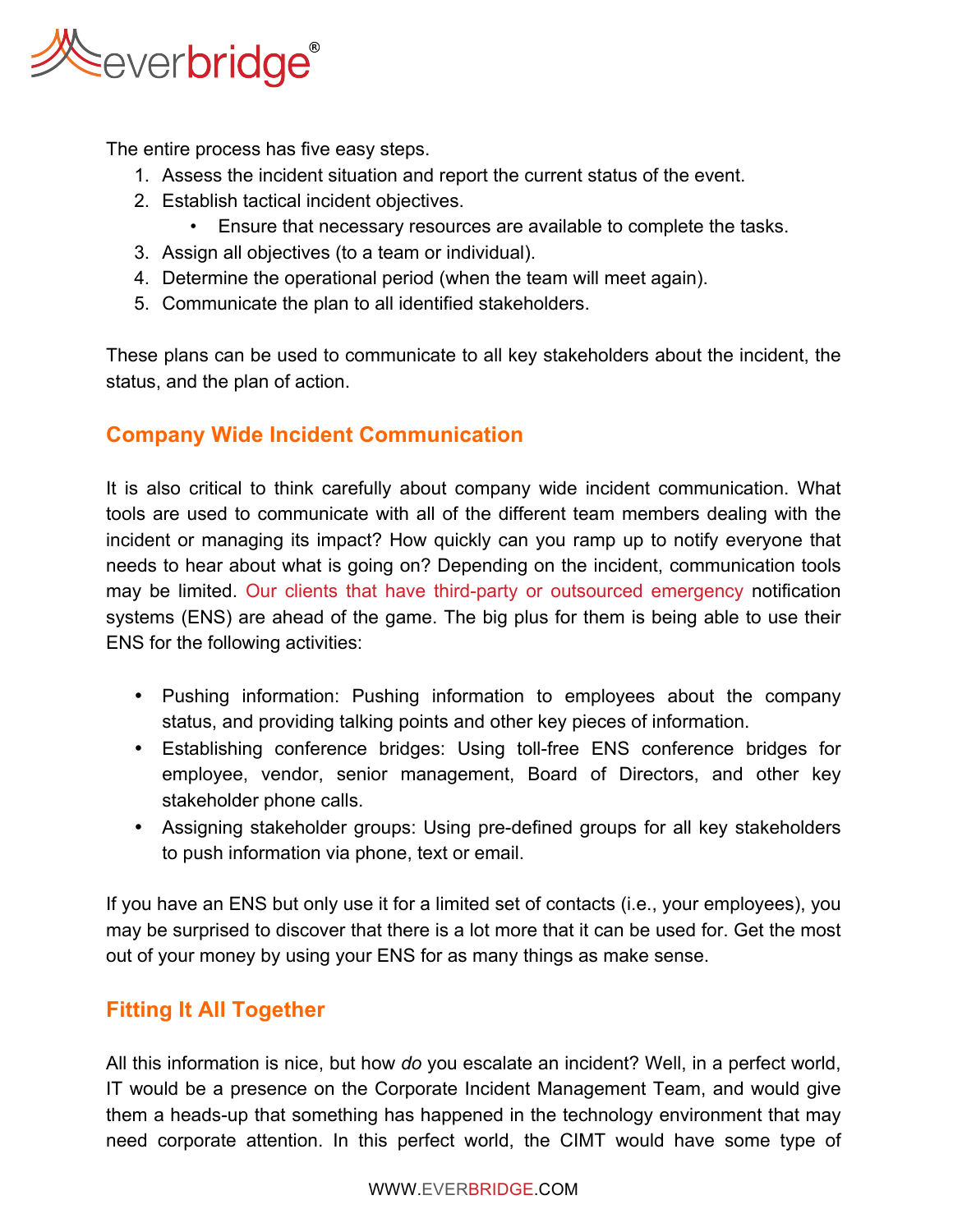

mechanism to identify when they would be notified and when the situation needs escalation.

# **Going Forward**

Where do you go from here?

- Go back and revisit your internal incident assessment, action planning, and communication processes.
	- o Are they sufficient for a "routine" emergency?
	- o Are they adaptable for a "crisis" emergency?
- How does your process fit into the bigger organizational process?
	- $\circ$  If you don't see good IT connections to the overall company incident process, share the ideas discussed today. See if you can engage the Corporate Incident Management Team to change the assessment and management process to be more inclusive.
- Get started to ensure that your IT procedures can address outages with organizational system-wide impacts.

Time is a'wasting… Your next big outage could be around the corner!